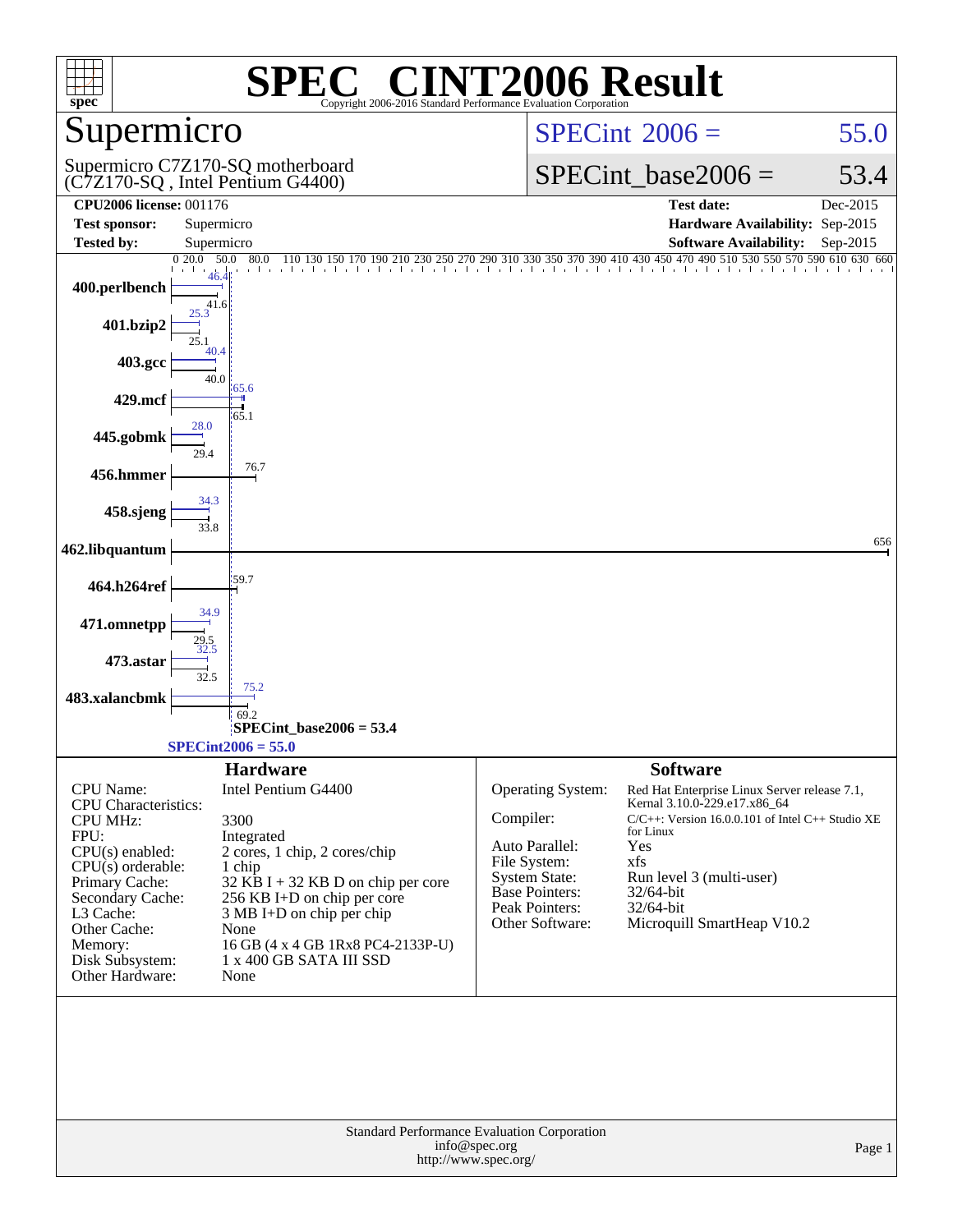

# Supermicro

#### (C7Z170-SQ , Intel Pentium G4400) Supermicro C7Z170-SQ motherboard

 $SPECint2006 = 55.0$  $SPECint2006 = 55.0$ 

### SPECint base2006 =  $53.4$

**[CPU2006 license:](http://www.spec.org/auto/cpu2006/Docs/result-fields.html#CPU2006license)** 001176 **[Test date:](http://www.spec.org/auto/cpu2006/Docs/result-fields.html#Testdate)** Dec-2015 **[Test sponsor:](http://www.spec.org/auto/cpu2006/Docs/result-fields.html#Testsponsor)** Supermicro **[Hardware Availability:](http://www.spec.org/auto/cpu2006/Docs/result-fields.html#HardwareAvailability)** Sep-2015 **[Tested by:](http://www.spec.org/auto/cpu2006/Docs/result-fields.html#Testedby)** Supermicro **Supermicro [Software Availability:](http://www.spec.org/auto/cpu2006/Docs/result-fields.html#SoftwareAvailability)** Sep-2015

#### **[Results Table](http://www.spec.org/auto/cpu2006/Docs/result-fields.html#ResultsTable)**

| <b>Base</b>    |       |                |       |                |                      | <b>Peak</b>    |                                              |                |                                                                              |                |              |
|----------------|-------|----------------|-------|----------------|----------------------|----------------|----------------------------------------------|----------------|------------------------------------------------------------------------------|----------------|--------------|
| <b>Seconds</b> | Ratio | <b>Seconds</b> | Ratio | <b>Seconds</b> | Ratio                | <b>Seconds</b> | <b>Ratio</b>                                 | <b>Seconds</b> | <b>Ratio</b>                                                                 | <b>Seconds</b> | <b>Ratio</b> |
| 233            | 42.0  | 235            | 41.6  | 235            |                      | 211            |                                              | 210            | 46.4                                                                         | 210            | 46.4         |
| 384            | 25.1  | 384            | 25.2  | 386            |                      | 383            |                                              | 382            | 25.3                                                                         | 381            | 25.3         |
| 201            | 40.1  | 201            | 40.0  | 201            |                      | 199            |                                              | <u> 199</u>    | 40.4                                                                         | 199            | 40.4         |
| 141            | 64.5  | 140            | 65.1  | 138            |                      | 139            |                                              | 138            | 66.1                                                                         | 141            | 64.5         |
| 356            | 29.4  | 357            | 29.4  | 357            | 29.4                 | 374            |                                              | 374            | 28.0                                                                         | 374            | 28.0         |
| 122            | 76.7  | 122            | 76.7  | 122            | 76.7                 | 122            |                                              | <u> 122</u>    | 76.7                                                                         | 122            | 76.7         |
| 358            |       | 358            | 33.8  | 358            | 33.8                 | 353            |                                              | 353            | <u>34.3</u>                                                                  | 353            | 34.3         |
| 31.6           | 656   | 31.6           | 655   | 31.6           | 656                  | 31.6           | 656                                          | 31.6           | 655                                                                          | 31.6           | 656          |
| 371            | 59.7  | 370            | 59.7  | 372            |                      | 371            | 59.7                                         | 370            | 59.7                                                                         | 372            | 59.5         |
| 212            | 29.5  | 212            |       | 212            | 29.5                 | 179            |                                              | 179            | 34.9                                                                         | 179            | 34.9         |
| 216            | 32.5  | 216            |       | 217            | 32.3                 | 216            |                                              | 216            | 32.5                                                                         | 217            | 32.4         |
| 99.7           | 69.2  | 99.8           |       | 99.8           |                      | 91.7           |                                              | 91.8           | 75.2                                                                         | 91.7           | 75.3         |
|                |       |                | 33.8  |                | 29.5<br>32.5<br>69.1 |                | 41.5<br>25.0<br>40.0<br>66.0<br>59.5<br>69.2 |                | 46.4<br>25.2<br>40.4<br>65.6<br>28.0<br>76.7<br>34.3<br>34.9<br>32.6<br>75.2 |                |              |

Results appear in the [order in which they were run.](http://www.spec.org/auto/cpu2006/Docs/result-fields.html#RunOrder) Bold underlined text [indicates a median measurement.](http://www.spec.org/auto/cpu2006/Docs/result-fields.html#Median)

#### **[Submit Notes](http://www.spec.org/auto/cpu2006/Docs/result-fields.html#SubmitNotes)**

The config file option 'submit' was used.

#### **[Operating System Notes](http://www.spec.org/auto/cpu2006/Docs/result-fields.html#OperatingSystemNotes)**

Stack size set to unlimited using "ulimit -s unlimited"

#### **[Platform Notes](http://www.spec.org/auto/cpu2006/Docs/result-fields.html#PlatformNotes)**

Standard Performance Evaluation Corporation As tested, the system used a Supermicro CSE-732G-903B chassis. The chassis is configured with a PWS-903-PQ power supply, 1 SNK-P0051A4P heatsink, as well as 1 FAN-0124L4 rear cooling fan. Sysinfo program /usr/cpu2006/config/sysinfo.rev6914 \$Rev: 6914 \$ \$Date:: 2014-06-25 #\$ e3fbb8667b5a285932ceab81e28219e1 running on localhost.localdomain Mon Dec 14 21:22:27 2015 This section contains SUT (System Under Test) info as seen by some common utilities. To remove or add to this section, see: <http://www.spec.org/cpu2006/Docs/config.html#sysinfo> From /proc/cpuinfo model name : Intel(R) Pentium(R) CPU G4400 @ 3.30GHz 1 "physical id"s (chips) 2 "processors" cores, siblings (Caution: counting these is hw and system dependent. The following excerpts from /proc/cpuinfo might not be reliable. Use with caution.) cpu cores : 2 siblings : 2 Continued on next page

[info@spec.org](mailto:info@spec.org) <http://www.spec.org/>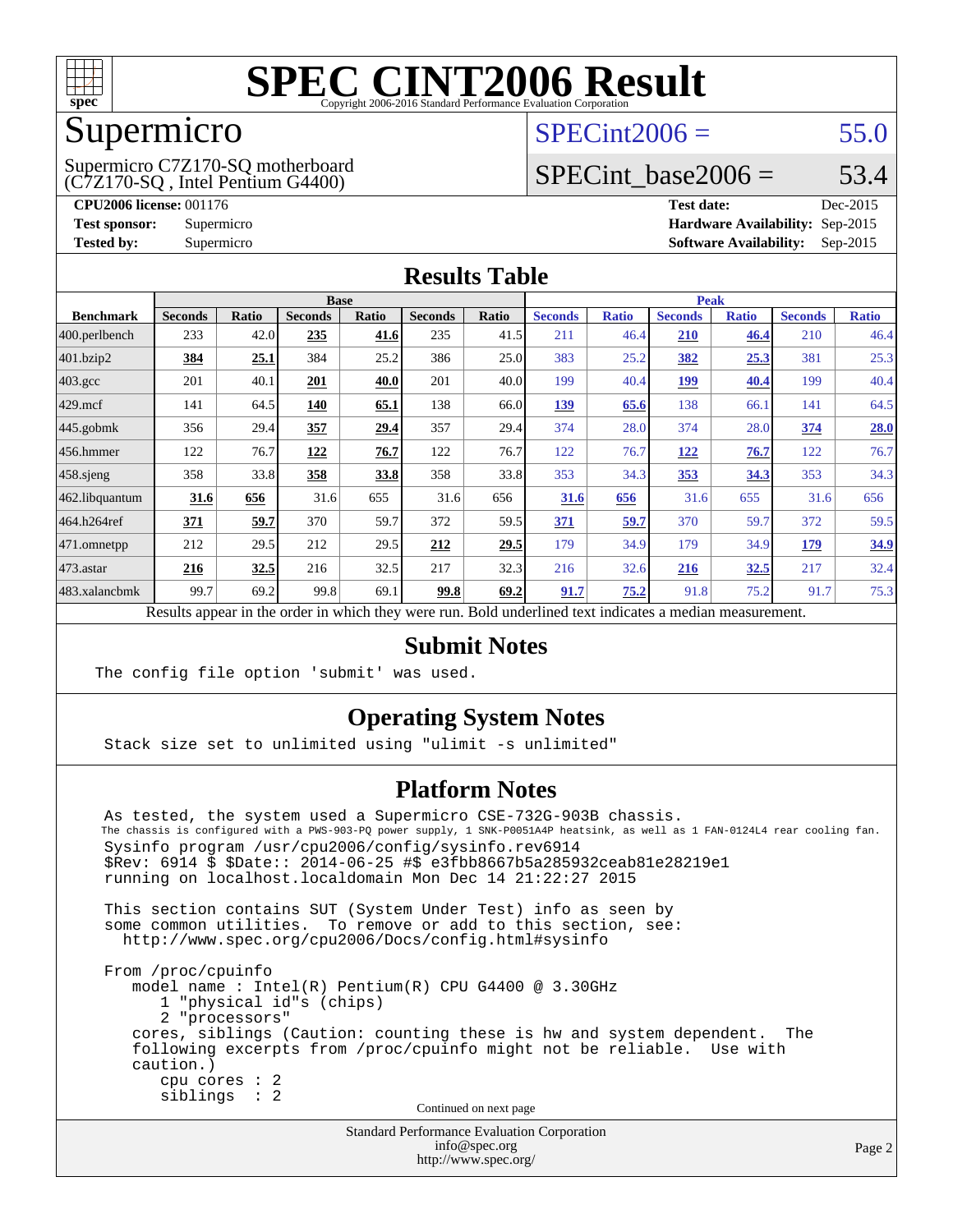

#### Supermicro

 $SPECint2006 = 55.0$  $SPECint2006 = 55.0$ 

(C7Z170-SQ , Intel Pentium G4400) Supermicro C7Z170-SQ motherboard  $SPECTnt\_base2006 = 53.4$ 

**[Tested by:](http://www.spec.org/auto/cpu2006/Docs/result-fields.html#Testedby)** Supermicro **Supermicro [Software Availability:](http://www.spec.org/auto/cpu2006/Docs/result-fields.html#SoftwareAvailability)** Sep-2015

**[CPU2006 license:](http://www.spec.org/auto/cpu2006/Docs/result-fields.html#CPU2006license)** 001176 **[Test date:](http://www.spec.org/auto/cpu2006/Docs/result-fields.html#Testdate)** Dec-2015 **[Test sponsor:](http://www.spec.org/auto/cpu2006/Docs/result-fields.html#Testsponsor)** Supermicro **[Hardware Availability:](http://www.spec.org/auto/cpu2006/Docs/result-fields.html#HardwareAvailability)** Sep-2015

#### **[Platform Notes \(Continued\)](http://www.spec.org/auto/cpu2006/Docs/result-fields.html#PlatformNotes)**

 physical 0: cores 0 1 cache size : 3072 KB From /proc/meminfo MemTotal: 16045360 kB HugePages\_Total: 0 Hugepagesize: 2048 kB From /etc/\*release\* /etc/\*version\* os-release: NAME="Red Hat Enterprise Linux Server" VERSION="7.1 (Maipo)" ID="rhel" ID\_LIKE="fedora" VERSION\_ID="7.1" PRETTY\_NAME="Red Hat Enterprise Linux Server 7.1 (Maipo)" ANSI\_COLOR="0;31" CPE\_NAME="cpe:/o:redhat:enterprise\_linux:7.1:GA:server" redhat-release: Red Hat Enterprise Linux Server release 7.1 (Maipo) system-release: Red Hat Enterprise Linux Server release 7.1 (Maipo) system-release-cpe: cpe:/o:redhat:enterprise\_linux:7.1:ga:server uname -a: Linux localhost.localdomain 3.10.0-229.el7.x86\_64 #1 SMP Thu Jan 29 18:37:38 EST 2015 x86 64 x86 64 x86 64 GNU/Linux run-level 3 Dec 11 13:28 SPEC is set to: /usr/cpu2006 Filesystem Type Size Used Avail Use% Mounted on /dev/sda2 xfs 369G 169G 201G 46% / Additional information from dmidecode: Warning: Use caution when you interpret this section. The 'dmidecode' program reads system data which is "intended to allow hardware to be accurately determined", but the intent may not be met, as there are frequent changes to hardware, firmware, and the "DMTF SMBIOS" standard. BIOS American Megatrends Inc. 1.0c 12/09/2015 Memory: 4x Micron 8ATF51264AZ-2G1A2 4 GB 1 rank 2133 MHz (End of data from sysinfo program)

#### **[General Notes](http://www.spec.org/auto/cpu2006/Docs/result-fields.html#GeneralNotes)**

Environment variables set by runspec before the start of the run: KMP\_AFFINITY = "granularity=fine,scatter" LD\_LIBRARY\_PATH = "/usr/cpu2006/libs/32:/usr/cpu2006/libs/64:/usr/cpu2006/sh" OMP\_NUM\_THREADS = "2"

Continued on next page

Standard Performance Evaluation Corporation [info@spec.org](mailto:info@spec.org) <http://www.spec.org/>

Page 3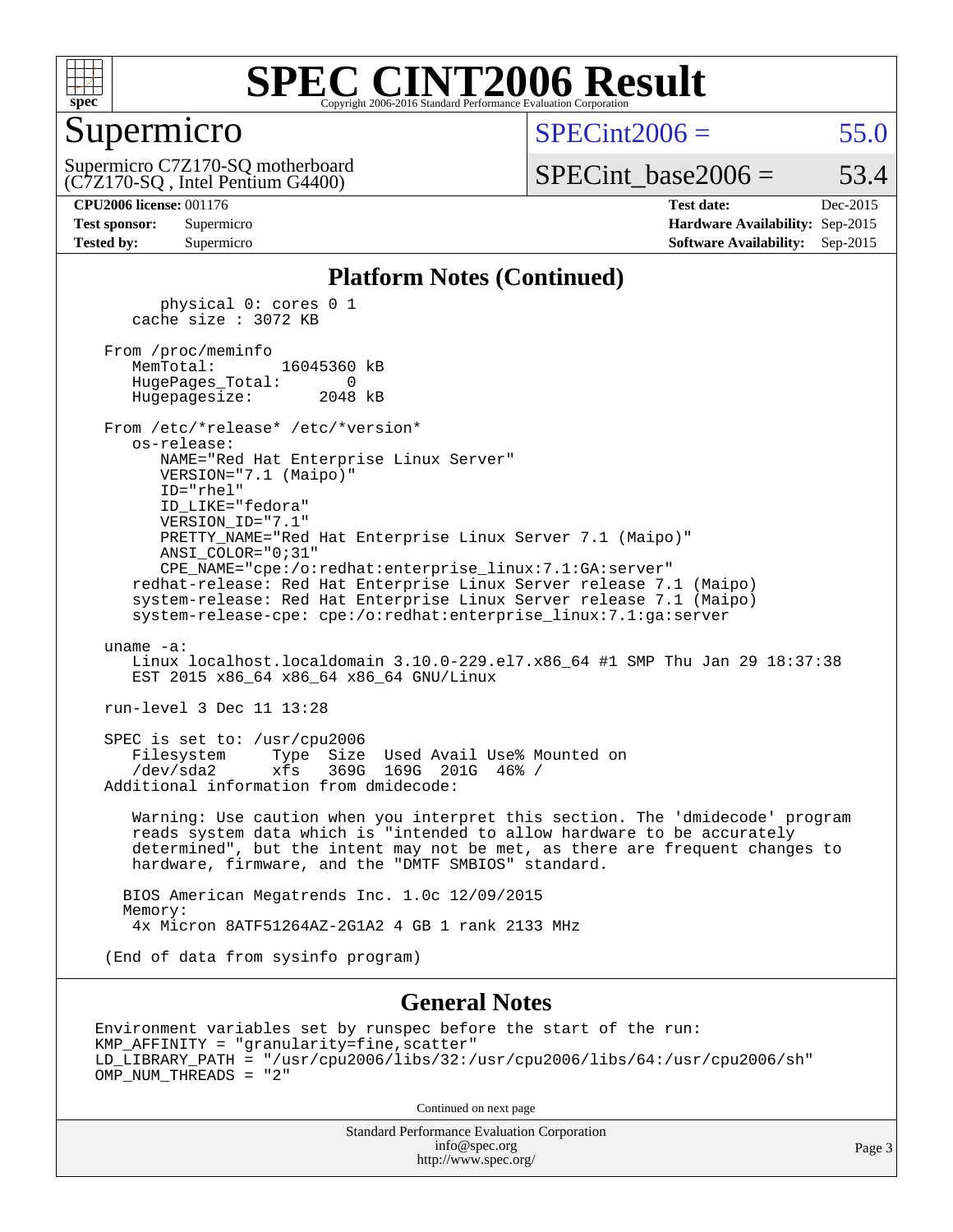

#### Supermicro

 $SPECint2006 = 55.0$  $SPECint2006 = 55.0$ 

(C7Z170-SQ , Intel Pentium G4400) Supermicro C7Z170-SQ motherboard

SPECint base2006 =  $53.4$ 

**[CPU2006 license:](http://www.spec.org/auto/cpu2006/Docs/result-fields.html#CPU2006license)** 001176 **[Test date:](http://www.spec.org/auto/cpu2006/Docs/result-fields.html#Testdate)** Dec-2015 **[Test sponsor:](http://www.spec.org/auto/cpu2006/Docs/result-fields.html#Testsponsor)** Supermicro **[Hardware Availability:](http://www.spec.org/auto/cpu2006/Docs/result-fields.html#HardwareAvailability)** Sep-2015 **[Tested by:](http://www.spec.org/auto/cpu2006/Docs/result-fields.html#Testedby)** Supermicro **Supermicro [Software Availability:](http://www.spec.org/auto/cpu2006/Docs/result-fields.html#SoftwareAvailability)** Sep-2015

#### **[General Notes \(Continued\)](http://www.spec.org/auto/cpu2006/Docs/result-fields.html#GeneralNotes)**

 Binaries compiled on a system with 1x Intel Core i5-4670K CPU + 32GB memory using RedHat EL 7.1 Transparent Huge Pages enabled with: echo always > /sys/kernel/mm/transparent\_hugepage/enabled

## **[Base Compiler Invocation](http://www.spec.org/auto/cpu2006/Docs/result-fields.html#BaseCompilerInvocation)**

[C benchmarks](http://www.spec.org/auto/cpu2006/Docs/result-fields.html#Cbenchmarks): [icc -m64](http://www.spec.org/cpu2006/results/res2016q1/cpu2006-20151217-38449.flags.html#user_CCbase_intel_icc_64bit_f346026e86af2a669e726fe758c88044)

[C++ benchmarks:](http://www.spec.org/auto/cpu2006/Docs/result-fields.html#CXXbenchmarks) [icpc -m64](http://www.spec.org/cpu2006/results/res2016q1/cpu2006-20151217-38449.flags.html#user_CXXbase_intel_icpc_64bit_fc66a5337ce925472a5c54ad6a0de310)

## **[Base Portability Flags](http://www.spec.org/auto/cpu2006/Docs/result-fields.html#BasePortabilityFlags)**

 400.perlbench: [-DSPEC\\_CPU\\_LP64](http://www.spec.org/cpu2006/results/res2016q1/cpu2006-20151217-38449.flags.html#b400.perlbench_basePORTABILITY_DSPEC_CPU_LP64) [-DSPEC\\_CPU\\_LINUX\\_X64](http://www.spec.org/cpu2006/results/res2016q1/cpu2006-20151217-38449.flags.html#b400.perlbench_baseCPORTABILITY_DSPEC_CPU_LINUX_X64) 401.bzip2: [-DSPEC\\_CPU\\_LP64](http://www.spec.org/cpu2006/results/res2016q1/cpu2006-20151217-38449.flags.html#suite_basePORTABILITY401_bzip2_DSPEC_CPU_LP64) 403.gcc: [-DSPEC\\_CPU\\_LP64](http://www.spec.org/cpu2006/results/res2016q1/cpu2006-20151217-38449.flags.html#suite_basePORTABILITY403_gcc_DSPEC_CPU_LP64) 429.mcf: [-DSPEC\\_CPU\\_LP64](http://www.spec.org/cpu2006/results/res2016q1/cpu2006-20151217-38449.flags.html#suite_basePORTABILITY429_mcf_DSPEC_CPU_LP64) 445.gobmk: [-DSPEC\\_CPU\\_LP64](http://www.spec.org/cpu2006/results/res2016q1/cpu2006-20151217-38449.flags.html#suite_basePORTABILITY445_gobmk_DSPEC_CPU_LP64) 456.hmmer: [-DSPEC\\_CPU\\_LP64](http://www.spec.org/cpu2006/results/res2016q1/cpu2006-20151217-38449.flags.html#suite_basePORTABILITY456_hmmer_DSPEC_CPU_LP64) 458.sjeng: [-DSPEC\\_CPU\\_LP64](http://www.spec.org/cpu2006/results/res2016q1/cpu2006-20151217-38449.flags.html#suite_basePORTABILITY458_sjeng_DSPEC_CPU_LP64) 462.libquantum: [-DSPEC\\_CPU\\_LP64](http://www.spec.org/cpu2006/results/res2016q1/cpu2006-20151217-38449.flags.html#suite_basePORTABILITY462_libquantum_DSPEC_CPU_LP64) [-DSPEC\\_CPU\\_LINUX](http://www.spec.org/cpu2006/results/res2016q1/cpu2006-20151217-38449.flags.html#b462.libquantum_baseCPORTABILITY_DSPEC_CPU_LINUX) 464.h264ref: [-DSPEC\\_CPU\\_LP64](http://www.spec.org/cpu2006/results/res2016q1/cpu2006-20151217-38449.flags.html#suite_basePORTABILITY464_h264ref_DSPEC_CPU_LP64) 471.omnetpp: [-DSPEC\\_CPU\\_LP64](http://www.spec.org/cpu2006/results/res2016q1/cpu2006-20151217-38449.flags.html#suite_basePORTABILITY471_omnetpp_DSPEC_CPU_LP64) 473.astar: [-DSPEC\\_CPU\\_LP64](http://www.spec.org/cpu2006/results/res2016q1/cpu2006-20151217-38449.flags.html#suite_basePORTABILITY473_astar_DSPEC_CPU_LP64) 483.xalancbmk: [-DSPEC\\_CPU\\_LP64](http://www.spec.org/cpu2006/results/res2016q1/cpu2006-20151217-38449.flags.html#suite_basePORTABILITY483_xalancbmk_DSPEC_CPU_LP64) [-DSPEC\\_CPU\\_LINUX](http://www.spec.org/cpu2006/results/res2016q1/cpu2006-20151217-38449.flags.html#b483.xalancbmk_baseCXXPORTABILITY_DSPEC_CPU_LINUX)

#### **[Base Optimization Flags](http://www.spec.org/auto/cpu2006/Docs/result-fields.html#BaseOptimizationFlags)**

[C benchmarks](http://www.spec.org/auto/cpu2006/Docs/result-fields.html#Cbenchmarks): [-xSSE4.2](http://www.spec.org/cpu2006/results/res2016q1/cpu2006-20151217-38449.flags.html#user_CCbase_f-xSSE42_f91528193cf0b216347adb8b939d4107) [-ipo](http://www.spec.org/cpu2006/results/res2016q1/cpu2006-20151217-38449.flags.html#user_CCbase_f-ipo) [-O3](http://www.spec.org/cpu2006/results/res2016q1/cpu2006-20151217-38449.flags.html#user_CCbase_f-O3) [-no-prec-div](http://www.spec.org/cpu2006/results/res2016q1/cpu2006-20151217-38449.flags.html#user_CCbase_f-no-prec-div) [-parallel](http://www.spec.org/cpu2006/results/res2016q1/cpu2006-20151217-38449.flags.html#user_CCbase_f-parallel) [-opt-prefetch](http://www.spec.org/cpu2006/results/res2016q1/cpu2006-20151217-38449.flags.html#user_CCbase_f-opt-prefetch) [-auto-p32](http://www.spec.org/cpu2006/results/res2016q1/cpu2006-20151217-38449.flags.html#user_CCbase_f-auto-p32)

[C++ benchmarks:](http://www.spec.org/auto/cpu2006/Docs/result-fields.html#CXXbenchmarks)

[-xSSE4.2](http://www.spec.org/cpu2006/results/res2016q1/cpu2006-20151217-38449.flags.html#user_CXXbase_f-xSSE42_f91528193cf0b216347adb8b939d4107) [-ipo](http://www.spec.org/cpu2006/results/res2016q1/cpu2006-20151217-38449.flags.html#user_CXXbase_f-ipo) [-O3](http://www.spec.org/cpu2006/results/res2016q1/cpu2006-20151217-38449.flags.html#user_CXXbase_f-O3) [-no-prec-div](http://www.spec.org/cpu2006/results/res2016q1/cpu2006-20151217-38449.flags.html#user_CXXbase_f-no-prec-div) [-opt-prefetch](http://www.spec.org/cpu2006/results/res2016q1/cpu2006-20151217-38449.flags.html#user_CXXbase_f-opt-prefetch) [-auto-p32](http://www.spec.org/cpu2006/results/res2016q1/cpu2006-20151217-38449.flags.html#user_CXXbase_f-auto-p32) [-Wl,-z,muldefs](http://www.spec.org/cpu2006/results/res2016q1/cpu2006-20151217-38449.flags.html#user_CXXbase_link_force_multiple1_74079c344b956b9658436fd1b6dd3a8a) [-L/sh -lsmartheap64](http://www.spec.org/cpu2006/results/res2016q1/cpu2006-20151217-38449.flags.html#user_CXXbase_SmartHeap64_ed4ef857ce90951921efb0d91eb88472)

## **[Base Other Flags](http://www.spec.org/auto/cpu2006/Docs/result-fields.html#BaseOtherFlags)**

[C benchmarks](http://www.spec.org/auto/cpu2006/Docs/result-fields.html#Cbenchmarks):

403.gcc: [-Dalloca=\\_alloca](http://www.spec.org/cpu2006/results/res2016q1/cpu2006-20151217-38449.flags.html#b403.gcc_baseEXTRA_CFLAGS_Dalloca_be3056838c12de2578596ca5467af7f3)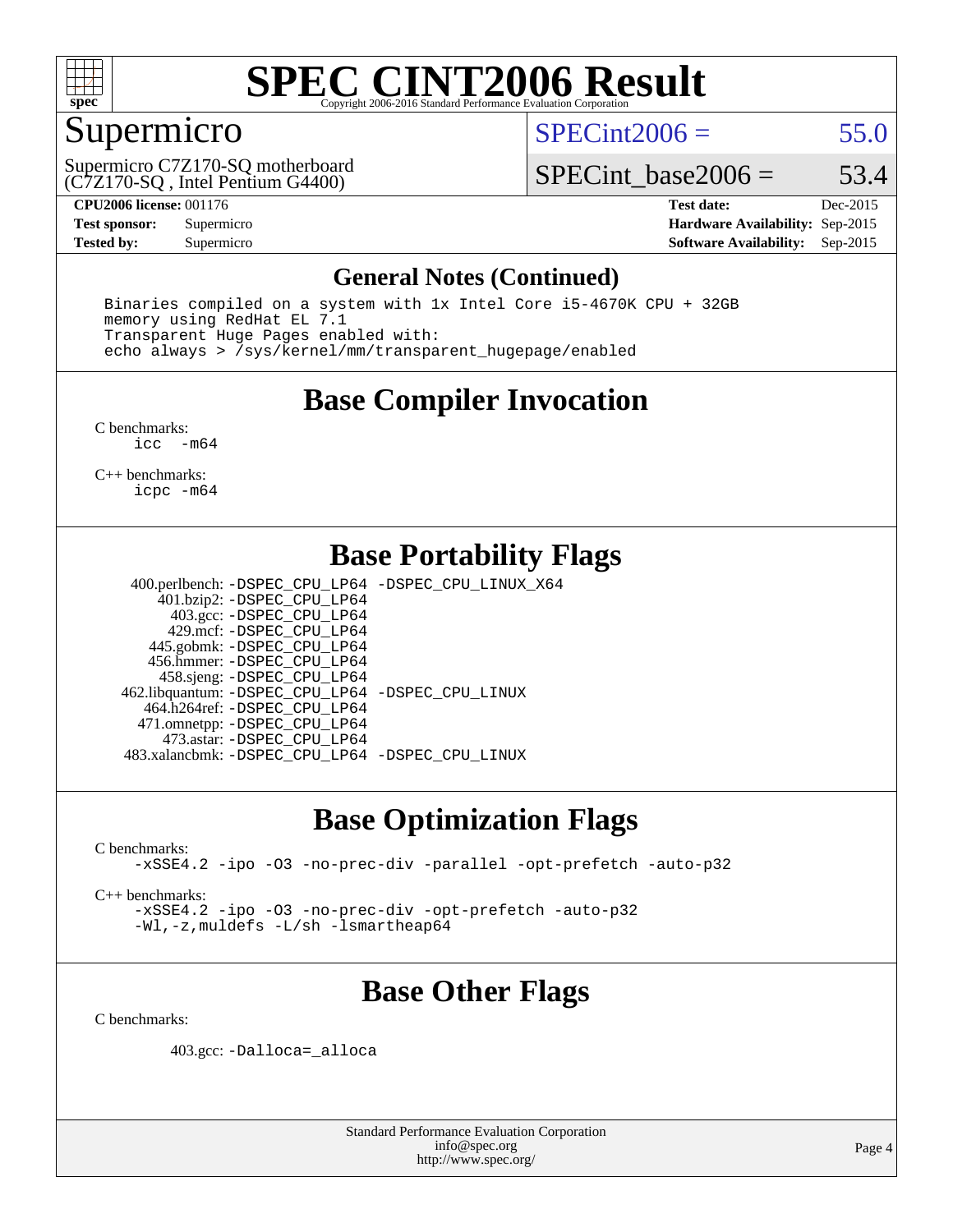

#### Supermicro

 $SPECint2006 = 55.0$  $SPECint2006 = 55.0$ 

(C7Z170-SQ , Intel Pentium G4400) Supermicro C7Z170-SQ motherboard SPECint base2006 =  $53.4$ 

**[CPU2006 license:](http://www.spec.org/auto/cpu2006/Docs/result-fields.html#CPU2006license)** 001176 **[Test date:](http://www.spec.org/auto/cpu2006/Docs/result-fields.html#Testdate)** Dec-2015 **[Test sponsor:](http://www.spec.org/auto/cpu2006/Docs/result-fields.html#Testsponsor)** Supermicro **[Hardware Availability:](http://www.spec.org/auto/cpu2006/Docs/result-fields.html#HardwareAvailability)** Sep-2015 **[Tested by:](http://www.spec.org/auto/cpu2006/Docs/result-fields.html#Testedby)** Supermicro **Supermicro [Software Availability:](http://www.spec.org/auto/cpu2006/Docs/result-fields.html#SoftwareAvailability)** Sep-2015

## **[Peak Compiler Invocation](http://www.spec.org/auto/cpu2006/Docs/result-fields.html#PeakCompilerInvocation)**

[C benchmarks \(except as noted below\)](http://www.spec.org/auto/cpu2006/Docs/result-fields.html#Cbenchmarksexceptasnotedbelow): [icc -m64](http://www.spec.org/cpu2006/results/res2016q1/cpu2006-20151217-38449.flags.html#user_CCpeak_intel_icc_64bit_f346026e86af2a669e726fe758c88044)

400.perlbench: [icc -m32 -L/opt/intel/compilers\\_and\\_libraries\\_2016/linux/compiler/lib/ia32\\_lin](http://www.spec.org/cpu2006/results/res2016q1/cpu2006-20151217-38449.flags.html#user_peakCCLD400_perlbench_intel_icc_e10256ba5924b668798078a321b0cb3f)

445.gobmk: [icc -m32 -L/opt/intel/compilers\\_and\\_libraries\\_2016/linux/compiler/lib/ia32\\_lin](http://www.spec.org/cpu2006/results/res2016q1/cpu2006-20151217-38449.flags.html#user_peakCCLD445_gobmk_intel_icc_e10256ba5924b668798078a321b0cb3f)

[C++ benchmarks \(except as noted below\):](http://www.spec.org/auto/cpu2006/Docs/result-fields.html#CXXbenchmarksexceptasnotedbelow)

[icpc -m32 -L/opt/intel/compilers\\_and\\_libraries\\_2016/linux/compiler/lib/ia32\\_lin](http://www.spec.org/cpu2006/results/res2016q1/cpu2006-20151217-38449.flags.html#user_CXXpeak_intel_icpc_b4f50a394bdb4597aa5879c16bc3f5c5)

473.astar: [icpc -m64](http://www.spec.org/cpu2006/results/res2016q1/cpu2006-20151217-38449.flags.html#user_peakCXXLD473_astar_intel_icpc_64bit_fc66a5337ce925472a5c54ad6a0de310)

## **[Peak Portability Flags](http://www.spec.org/auto/cpu2006/Docs/result-fields.html#PeakPortabilityFlags)**

 400.perlbench: [-D\\_FILE\\_OFFSET\\_BITS=64](http://www.spec.org/cpu2006/results/res2016q1/cpu2006-20151217-38449.flags.html#user_peakPORTABILITY400_perlbench_file_offset_bits_64_438cf9856305ebd76870a2c6dc2689ab) [-DSPEC\\_CPU\\_LINUX\\_IA32](http://www.spec.org/cpu2006/results/res2016q1/cpu2006-20151217-38449.flags.html#b400.perlbench_peakCPORTABILITY_DSPEC_CPU_LINUX_IA32) 401.bzip2: [-DSPEC\\_CPU\\_LP64](http://www.spec.org/cpu2006/results/res2016q1/cpu2006-20151217-38449.flags.html#suite_peakPORTABILITY401_bzip2_DSPEC_CPU_LP64) 403.gcc: [-DSPEC\\_CPU\\_LP64](http://www.spec.org/cpu2006/results/res2016q1/cpu2006-20151217-38449.flags.html#suite_peakPORTABILITY403_gcc_DSPEC_CPU_LP64) 429.mcf: [-DSPEC\\_CPU\\_LP64](http://www.spec.org/cpu2006/results/res2016q1/cpu2006-20151217-38449.flags.html#suite_peakPORTABILITY429_mcf_DSPEC_CPU_LP64) 445.gobmk: [-D\\_FILE\\_OFFSET\\_BITS=64](http://www.spec.org/cpu2006/results/res2016q1/cpu2006-20151217-38449.flags.html#user_peakPORTABILITY445_gobmk_file_offset_bits_64_438cf9856305ebd76870a2c6dc2689ab) 456.hmmer: [-DSPEC\\_CPU\\_LP64](http://www.spec.org/cpu2006/results/res2016q1/cpu2006-20151217-38449.flags.html#suite_peakPORTABILITY456_hmmer_DSPEC_CPU_LP64) 458.sjeng: [-DSPEC\\_CPU\\_LP64](http://www.spec.org/cpu2006/results/res2016q1/cpu2006-20151217-38449.flags.html#suite_peakPORTABILITY458_sjeng_DSPEC_CPU_LP64) 462.libquantum: [-DSPEC\\_CPU\\_LP64](http://www.spec.org/cpu2006/results/res2016q1/cpu2006-20151217-38449.flags.html#suite_peakPORTABILITY462_libquantum_DSPEC_CPU_LP64) [-DSPEC\\_CPU\\_LINUX](http://www.spec.org/cpu2006/results/res2016q1/cpu2006-20151217-38449.flags.html#b462.libquantum_peakCPORTABILITY_DSPEC_CPU_LINUX) 464.h264ref: [-DSPEC\\_CPU\\_LP64](http://www.spec.org/cpu2006/results/res2016q1/cpu2006-20151217-38449.flags.html#suite_peakPORTABILITY464_h264ref_DSPEC_CPU_LP64) 471.omnetpp: [-D\\_FILE\\_OFFSET\\_BITS=64](http://www.spec.org/cpu2006/results/res2016q1/cpu2006-20151217-38449.flags.html#user_peakPORTABILITY471_omnetpp_file_offset_bits_64_438cf9856305ebd76870a2c6dc2689ab) 473.astar: [-DSPEC\\_CPU\\_LP64](http://www.spec.org/cpu2006/results/res2016q1/cpu2006-20151217-38449.flags.html#suite_peakPORTABILITY473_astar_DSPEC_CPU_LP64) 483.xalancbmk: [-D\\_FILE\\_OFFSET\\_BITS=64](http://www.spec.org/cpu2006/results/res2016q1/cpu2006-20151217-38449.flags.html#user_peakPORTABILITY483_xalancbmk_file_offset_bits_64_438cf9856305ebd76870a2c6dc2689ab) [-DSPEC\\_CPU\\_LINUX](http://www.spec.org/cpu2006/results/res2016q1/cpu2006-20151217-38449.flags.html#b483.xalancbmk_peakCXXPORTABILITY_DSPEC_CPU_LINUX)

## **[Peak Optimization Flags](http://www.spec.org/auto/cpu2006/Docs/result-fields.html#PeakOptimizationFlags)**

[C benchmarks](http://www.spec.org/auto/cpu2006/Docs/result-fields.html#Cbenchmarks):

 400.perlbench: [-xSSE4.2](http://www.spec.org/cpu2006/results/res2016q1/cpu2006-20151217-38449.flags.html#user_peakPASS2_CFLAGSPASS2_LDCFLAGS400_perlbench_f-xSSE42_f91528193cf0b216347adb8b939d4107)(pass 2) [-prof-gen:threadsafe](http://www.spec.org/cpu2006/results/res2016q1/cpu2006-20151217-38449.flags.html#user_peakPASS1_CFLAGSPASS1_LDCFLAGS400_perlbench_prof_gen_21a26eb79f378b550acd7bec9fe4467a)(pass 1) [-ipo](http://www.spec.org/cpu2006/results/res2016q1/cpu2006-20151217-38449.flags.html#user_peakPASS2_CFLAGSPASS2_LDCFLAGS400_perlbench_f-ipo)(pass 2) [-O3](http://www.spec.org/cpu2006/results/res2016q1/cpu2006-20151217-38449.flags.html#user_peakPASS2_CFLAGSPASS2_LDCFLAGS400_perlbench_f-O3)(pass 2) [-no-prec-div](http://www.spec.org/cpu2006/results/res2016q1/cpu2006-20151217-38449.flags.html#user_peakPASS2_CFLAGSPASS2_LDCFLAGS400_perlbench_f-no-prec-div)(pass 2) [-par-num-threads=1](http://www.spec.org/cpu2006/results/res2016q1/cpu2006-20151217-38449.flags.html#user_peakPASS1_CFLAGSPASS1_LDCFLAGS400_perlbench_par_num_threads_786a6ff141b4e9e90432e998842df6c2)(pass 1) [-prof-use](http://www.spec.org/cpu2006/results/res2016q1/cpu2006-20151217-38449.flags.html#user_peakPASS2_CFLAGSPASS2_LDCFLAGS400_perlbench_prof_use_bccf7792157ff70d64e32fe3e1250b55)(pass 2) [-opt-prefetch](http://www.spec.org/cpu2006/results/res2016q1/cpu2006-20151217-38449.flags.html#user_peakCOPTIMIZE400_perlbench_f-opt-prefetch) [-ansi-alias](http://www.spec.org/cpu2006/results/res2016q1/cpu2006-20151217-38449.flags.html#user_peakCOPTIMIZE400_perlbench_f-ansi-alias)

 401.bzip2: [-xSSE4.2](http://www.spec.org/cpu2006/results/res2016q1/cpu2006-20151217-38449.flags.html#user_peakPASS2_CFLAGSPASS2_LDCFLAGS401_bzip2_f-xSSE42_f91528193cf0b216347adb8b939d4107)(pass 2) [-prof-gen:threadsafe](http://www.spec.org/cpu2006/results/res2016q1/cpu2006-20151217-38449.flags.html#user_peakPASS1_CFLAGSPASS1_LDCFLAGS401_bzip2_prof_gen_21a26eb79f378b550acd7bec9fe4467a)(pass 1) [-ipo](http://www.spec.org/cpu2006/results/res2016q1/cpu2006-20151217-38449.flags.html#user_peakPASS2_CFLAGSPASS2_LDCFLAGS401_bzip2_f-ipo)(pass 2) [-O3](http://www.spec.org/cpu2006/results/res2016q1/cpu2006-20151217-38449.flags.html#user_peakPASS2_CFLAGSPASS2_LDCFLAGS401_bzip2_f-O3)(pass 2) [-no-prec-div](http://www.spec.org/cpu2006/results/res2016q1/cpu2006-20151217-38449.flags.html#user_peakCOPTIMIZEPASS2_CFLAGSPASS2_LDCFLAGS401_bzip2_f-no-prec-div) [-par-num-threads=1](http://www.spec.org/cpu2006/results/res2016q1/cpu2006-20151217-38449.flags.html#user_peakPASS1_CFLAGSPASS1_LDCFLAGS401_bzip2_par_num_threads_786a6ff141b4e9e90432e998842df6c2)(pass 1) [-prof-use](http://www.spec.org/cpu2006/results/res2016q1/cpu2006-20151217-38449.flags.html#user_peakPASS2_CFLAGSPASS2_LDCFLAGS401_bzip2_prof_use_bccf7792157ff70d64e32fe3e1250b55)(pass 2) [-auto-ilp32](http://www.spec.org/cpu2006/results/res2016q1/cpu2006-20151217-38449.flags.html#user_peakCOPTIMIZE401_bzip2_f-auto-ilp32) [-opt-prefetch](http://www.spec.org/cpu2006/results/res2016q1/cpu2006-20151217-38449.flags.html#user_peakCOPTIMIZE401_bzip2_f-opt-prefetch) [-ansi-alias](http://www.spec.org/cpu2006/results/res2016q1/cpu2006-20151217-38449.flags.html#user_peakCOPTIMIZE401_bzip2_f-ansi-alias)

 403.gcc: [-xSSE4.2](http://www.spec.org/cpu2006/results/res2016q1/cpu2006-20151217-38449.flags.html#user_peakCOPTIMIZE403_gcc_f-xSSE42_f91528193cf0b216347adb8b939d4107) [-ipo](http://www.spec.org/cpu2006/results/res2016q1/cpu2006-20151217-38449.flags.html#user_peakCOPTIMIZE403_gcc_f-ipo) [-O3](http://www.spec.org/cpu2006/results/res2016q1/cpu2006-20151217-38449.flags.html#user_peakCOPTIMIZE403_gcc_f-O3) [-no-prec-div](http://www.spec.org/cpu2006/results/res2016q1/cpu2006-20151217-38449.flags.html#user_peakCOPTIMIZE403_gcc_f-no-prec-div) [-inline-calloc](http://www.spec.org/cpu2006/results/res2016q1/cpu2006-20151217-38449.flags.html#user_peakCOPTIMIZE403_gcc_f-inline-calloc) [-opt-malloc-options=3](http://www.spec.org/cpu2006/results/res2016q1/cpu2006-20151217-38449.flags.html#user_peakCOPTIMIZE403_gcc_f-opt-malloc-options_13ab9b803cf986b4ee62f0a5998c2238) [-auto-ilp32](http://www.spec.org/cpu2006/results/res2016q1/cpu2006-20151217-38449.flags.html#user_peakCOPTIMIZE403_gcc_f-auto-ilp32)

 429.mcf: [-xSSE4.2](http://www.spec.org/cpu2006/results/res2016q1/cpu2006-20151217-38449.flags.html#user_peakCOPTIMIZE429_mcf_f-xSSE42_f91528193cf0b216347adb8b939d4107) [-ipo](http://www.spec.org/cpu2006/results/res2016q1/cpu2006-20151217-38449.flags.html#user_peakCOPTIMIZE429_mcf_f-ipo) [-O3](http://www.spec.org/cpu2006/results/res2016q1/cpu2006-20151217-38449.flags.html#user_peakCOPTIMIZE429_mcf_f-O3) [-no-prec-div](http://www.spec.org/cpu2006/results/res2016q1/cpu2006-20151217-38449.flags.html#user_peakCOPTIMIZE429_mcf_f-no-prec-div) [-parallel](http://www.spec.org/cpu2006/results/res2016q1/cpu2006-20151217-38449.flags.html#user_peakCOPTIMIZE429_mcf_f-parallel) [-opt-prefetch](http://www.spec.org/cpu2006/results/res2016q1/cpu2006-20151217-38449.flags.html#user_peakCOPTIMIZE429_mcf_f-opt-prefetch) [-auto-p32](http://www.spec.org/cpu2006/results/res2016q1/cpu2006-20151217-38449.flags.html#user_peakCOPTIMIZE429_mcf_f-auto-p32)

Continued on next page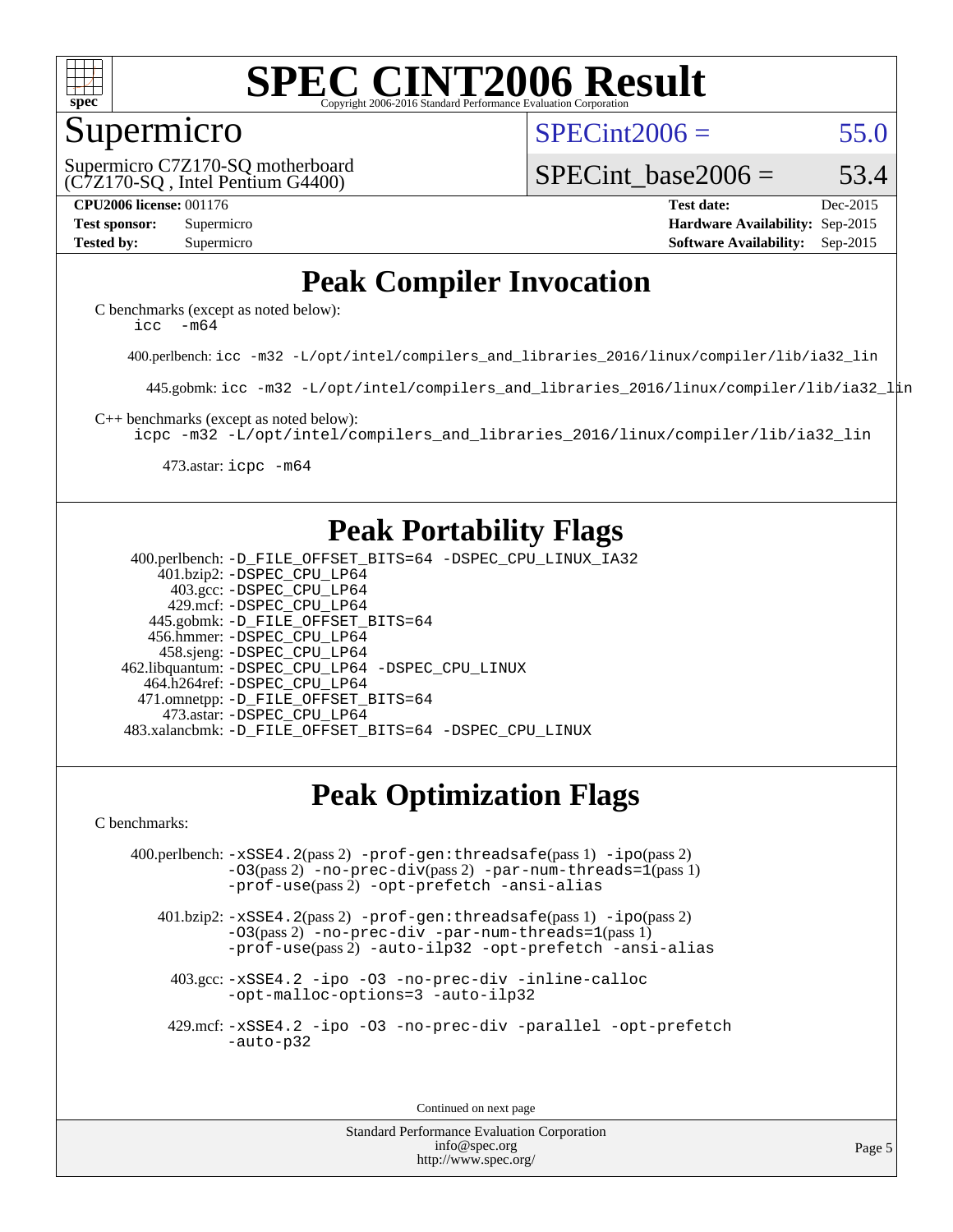

# Supermicro

 $SPECint2006 = 55.0$  $SPECint2006 = 55.0$ 

(C7Z170-SQ , Intel Pentium G4400) Supermicro C7Z170-SQ motherboard

SPECint base2006 =  $53.4$ 

| <b>Test sponsor:</b> | Supermicro |
|----------------------|------------|
| <b>Tested by:</b>    | Supermicro |

**[CPU2006 license:](http://www.spec.org/auto/cpu2006/Docs/result-fields.html#CPU2006license)** 001176 **[Test date:](http://www.spec.org/auto/cpu2006/Docs/result-fields.html#Testdate)** Dec-2015 **[Hardware Availability:](http://www.spec.org/auto/cpu2006/Docs/result-fields.html#HardwareAvailability)** Sep-2015 **[Software Availability:](http://www.spec.org/auto/cpu2006/Docs/result-fields.html#SoftwareAvailability)** Sep-2015

## **[Peak Optimization Flags \(Continued\)](http://www.spec.org/auto/cpu2006/Docs/result-fields.html#PeakOptimizationFlags)**

 445.gobmk: [-xSSE4.2](http://www.spec.org/cpu2006/results/res2016q1/cpu2006-20151217-38449.flags.html#user_peakPASS2_CFLAGSPASS2_LDCFLAGS445_gobmk_f-xSSE42_f91528193cf0b216347adb8b939d4107)(pass 2) [-prof-gen:threadsafe](http://www.spec.org/cpu2006/results/res2016q1/cpu2006-20151217-38449.flags.html#user_peakPASS1_CFLAGSPASS1_LDCFLAGS445_gobmk_prof_gen_21a26eb79f378b550acd7bec9fe4467a)(pass 1) [-prof-use](http://www.spec.org/cpu2006/results/res2016q1/cpu2006-20151217-38449.flags.html#user_peakPASS2_CFLAGSPASS2_LDCFLAGS445_gobmk_prof_use_bccf7792157ff70d64e32fe3e1250b55)(pass2) [-par-num-threads=1](http://www.spec.org/cpu2006/results/res2016q1/cpu2006-20151217-38449.flags.html#user_peakPASS1_CFLAGSPASS1_LDCFLAGS445_gobmk_par_num_threads_786a6ff141b4e9e90432e998842df6c2)(pass1) [-ansi-alias](http://www.spec.org/cpu2006/results/res2016q1/cpu2006-20151217-38449.flags.html#user_peakCOPTIMIZE445_gobmk_f-ansi-alias)

456.hmmer: basepeak = yes

 458.sjeng: [-xSSE4.2](http://www.spec.org/cpu2006/results/res2016q1/cpu2006-20151217-38449.flags.html#user_peakPASS2_CFLAGSPASS2_LDCFLAGS458_sjeng_f-xSSE42_f91528193cf0b216347adb8b939d4107)(pass 2) [-prof-gen:threadsafe](http://www.spec.org/cpu2006/results/res2016q1/cpu2006-20151217-38449.flags.html#user_peakPASS1_CFLAGSPASS1_LDCFLAGS458_sjeng_prof_gen_21a26eb79f378b550acd7bec9fe4467a)(pass 1) [-ipo](http://www.spec.org/cpu2006/results/res2016q1/cpu2006-20151217-38449.flags.html#user_peakPASS2_CFLAGSPASS2_LDCFLAGS458_sjeng_f-ipo)(pass 2)  $-03$ (pass 2)  $-$ no-prec-div(pass 2) [-par-num-threads=1](http://www.spec.org/cpu2006/results/res2016q1/cpu2006-20151217-38449.flags.html#user_peakPASS1_CFLAGSPASS1_LDCFLAGS458_sjeng_par_num_threads_786a6ff141b4e9e90432e998842df6c2)(pass 1) [-prof-use](http://www.spec.org/cpu2006/results/res2016q1/cpu2006-20151217-38449.flags.html#user_peakPASS2_CFLAGSPASS2_LDCFLAGS458_sjeng_prof_use_bccf7792157ff70d64e32fe3e1250b55)(pass 2) [-unroll4](http://www.spec.org/cpu2006/results/res2016q1/cpu2006-20151217-38449.flags.html#user_peakCOPTIMIZE458_sjeng_f-unroll_4e5e4ed65b7fd20bdcd365bec371b81f)

 $462$ .libquantum: basepeak = yes

 $464.h264$ ref: basepeak = yes

[C++ benchmarks:](http://www.spec.org/auto/cpu2006/Docs/result-fields.html#CXXbenchmarks)

 471.omnetpp: [-xSSE4.2](http://www.spec.org/cpu2006/results/res2016q1/cpu2006-20151217-38449.flags.html#user_peakPASS2_CXXFLAGSPASS2_LDCXXFLAGS471_omnetpp_f-xSSE42_f91528193cf0b216347adb8b939d4107)(pass 2) [-prof-gen:threadsafe](http://www.spec.org/cpu2006/results/res2016q1/cpu2006-20151217-38449.flags.html#user_peakPASS1_CXXFLAGSPASS1_LDCXXFLAGS471_omnetpp_prof_gen_21a26eb79f378b550acd7bec9fe4467a)(pass 1) [-ipo](http://www.spec.org/cpu2006/results/res2016q1/cpu2006-20151217-38449.flags.html#user_peakPASS2_CXXFLAGSPASS2_LDCXXFLAGS471_omnetpp_f-ipo)(pass 2)  $-03(pass 2)$  [-no-prec-div](http://www.spec.org/cpu2006/results/res2016q1/cpu2006-20151217-38449.flags.html#user_peakPASS2_CXXFLAGSPASS2_LDCXXFLAGS471_omnetpp_f-no-prec-div)(pass 2) [-par-num-threads=1](http://www.spec.org/cpu2006/results/res2016q1/cpu2006-20151217-38449.flags.html#user_peakPASS1_CXXFLAGSPASS1_LDCXXFLAGS471_omnetpp_par_num_threads_786a6ff141b4e9e90432e998842df6c2)(pass 1) [-prof-use](http://www.spec.org/cpu2006/results/res2016q1/cpu2006-20151217-38449.flags.html#user_peakPASS2_CXXFLAGSPASS2_LDCXXFLAGS471_omnetpp_prof_use_bccf7792157ff70d64e32fe3e1250b55)(pass 2) [-opt-ra-region-strategy=block](http://www.spec.org/cpu2006/results/res2016q1/cpu2006-20151217-38449.flags.html#user_peakCXXOPTIMIZE471_omnetpp_f-opt-ra-region-strategy_5382940c29ea30302d682fc74bfe0147)  [-ansi-alias](http://www.spec.org/cpu2006/results/res2016q1/cpu2006-20151217-38449.flags.html#user_peakCXXOPTIMIZE471_omnetpp_f-ansi-alias) [-Wl,-z,muldefs](http://www.spec.org/cpu2006/results/res2016q1/cpu2006-20151217-38449.flags.html#user_peakEXTRA_LDFLAGS471_omnetpp_link_force_multiple1_74079c344b956b9658436fd1b6dd3a8a) [-L/sh -lsmartheap](http://www.spec.org/cpu2006/results/res2016q1/cpu2006-20151217-38449.flags.html#user_peakEXTRA_LIBS471_omnetpp_SmartHeap_32f6c82aa1ed9c52345d30cf6e4a0499)

 473.astar: [-xSSE4.2](http://www.spec.org/cpu2006/results/res2016q1/cpu2006-20151217-38449.flags.html#user_peakCXXOPTIMIZE473_astar_f-xSSE42_f91528193cf0b216347adb8b939d4107) [-ipo](http://www.spec.org/cpu2006/results/res2016q1/cpu2006-20151217-38449.flags.html#user_peakCXXOPTIMIZE473_astar_f-ipo) [-O3](http://www.spec.org/cpu2006/results/res2016q1/cpu2006-20151217-38449.flags.html#user_peakCXXOPTIMIZE473_astar_f-O3) [-no-prec-div](http://www.spec.org/cpu2006/results/res2016q1/cpu2006-20151217-38449.flags.html#user_peakCXXOPTIMIZE473_astar_f-no-prec-div) [-opt-prefetch](http://www.spec.org/cpu2006/results/res2016q1/cpu2006-20151217-38449.flags.html#user_peakCXXOPTIMIZE473_astar_f-opt-prefetch) [-auto-p32](http://www.spec.org/cpu2006/results/res2016q1/cpu2006-20151217-38449.flags.html#user_peakCXXOPTIMIZE473_astar_f-auto-p32) [-Wl,-z,muldefs](http://www.spec.org/cpu2006/results/res2016q1/cpu2006-20151217-38449.flags.html#user_peakEXTRA_LDFLAGS473_astar_link_force_multiple1_74079c344b956b9658436fd1b6dd3a8a) [-L/sh -lsmartheap64](http://www.spec.org/cpu2006/results/res2016q1/cpu2006-20151217-38449.flags.html#user_peakEXTRA_LIBS473_astar_SmartHeap64_ed4ef857ce90951921efb0d91eb88472)

 483.xalancbmk: [-xSSE4.2](http://www.spec.org/cpu2006/results/res2016q1/cpu2006-20151217-38449.flags.html#user_peakCXXOPTIMIZE483_xalancbmk_f-xSSE42_f91528193cf0b216347adb8b939d4107) [-ipo](http://www.spec.org/cpu2006/results/res2016q1/cpu2006-20151217-38449.flags.html#user_peakCXXOPTIMIZE483_xalancbmk_f-ipo) [-O3](http://www.spec.org/cpu2006/results/res2016q1/cpu2006-20151217-38449.flags.html#user_peakCXXOPTIMIZE483_xalancbmk_f-O3) [-no-prec-div](http://www.spec.org/cpu2006/results/res2016q1/cpu2006-20151217-38449.flags.html#user_peakCXXOPTIMIZE483_xalancbmk_f-no-prec-div) [-opt-prefetch](http://www.spec.org/cpu2006/results/res2016q1/cpu2006-20151217-38449.flags.html#user_peakCXXOPTIMIZE483_xalancbmk_f-opt-prefetch) [-ansi-alias](http://www.spec.org/cpu2006/results/res2016q1/cpu2006-20151217-38449.flags.html#user_peakCXXOPTIMIZE483_xalancbmk_f-ansi-alias) [-Wl,-z,muldefs](http://www.spec.org/cpu2006/results/res2016q1/cpu2006-20151217-38449.flags.html#user_peakEXTRA_LDFLAGS483_xalancbmk_link_force_multiple1_74079c344b956b9658436fd1b6dd3a8a) [-L/sh -lsmartheap](http://www.spec.org/cpu2006/results/res2016q1/cpu2006-20151217-38449.flags.html#user_peakEXTRA_LIBS483_xalancbmk_SmartHeap_32f6c82aa1ed9c52345d30cf6e4a0499)

## **[Peak Other Flags](http://www.spec.org/auto/cpu2006/Docs/result-fields.html#PeakOtherFlags)**

[C benchmarks](http://www.spec.org/auto/cpu2006/Docs/result-fields.html#Cbenchmarks):

403.gcc: [-Dalloca=\\_alloca](http://www.spec.org/cpu2006/results/res2016q1/cpu2006-20151217-38449.flags.html#b403.gcc_peakEXTRA_CFLAGS_Dalloca_be3056838c12de2578596ca5467af7f3)

The flags files that were used to format this result can be browsed at <http://www.spec.org/cpu2006/flags/Intel-ic16.0-official-linux64.html> <http://www.spec.org/cpu2006/flags/Supermicro-Platform-Settings-V1.2-revH.html>

You can also download the XML flags sources by saving the following links: <http://www.spec.org/cpu2006/flags/Intel-ic16.0-official-linux64.xml>

<http://www.spec.org/cpu2006/flags/Supermicro-Platform-Settings-V1.2-revH.xml>